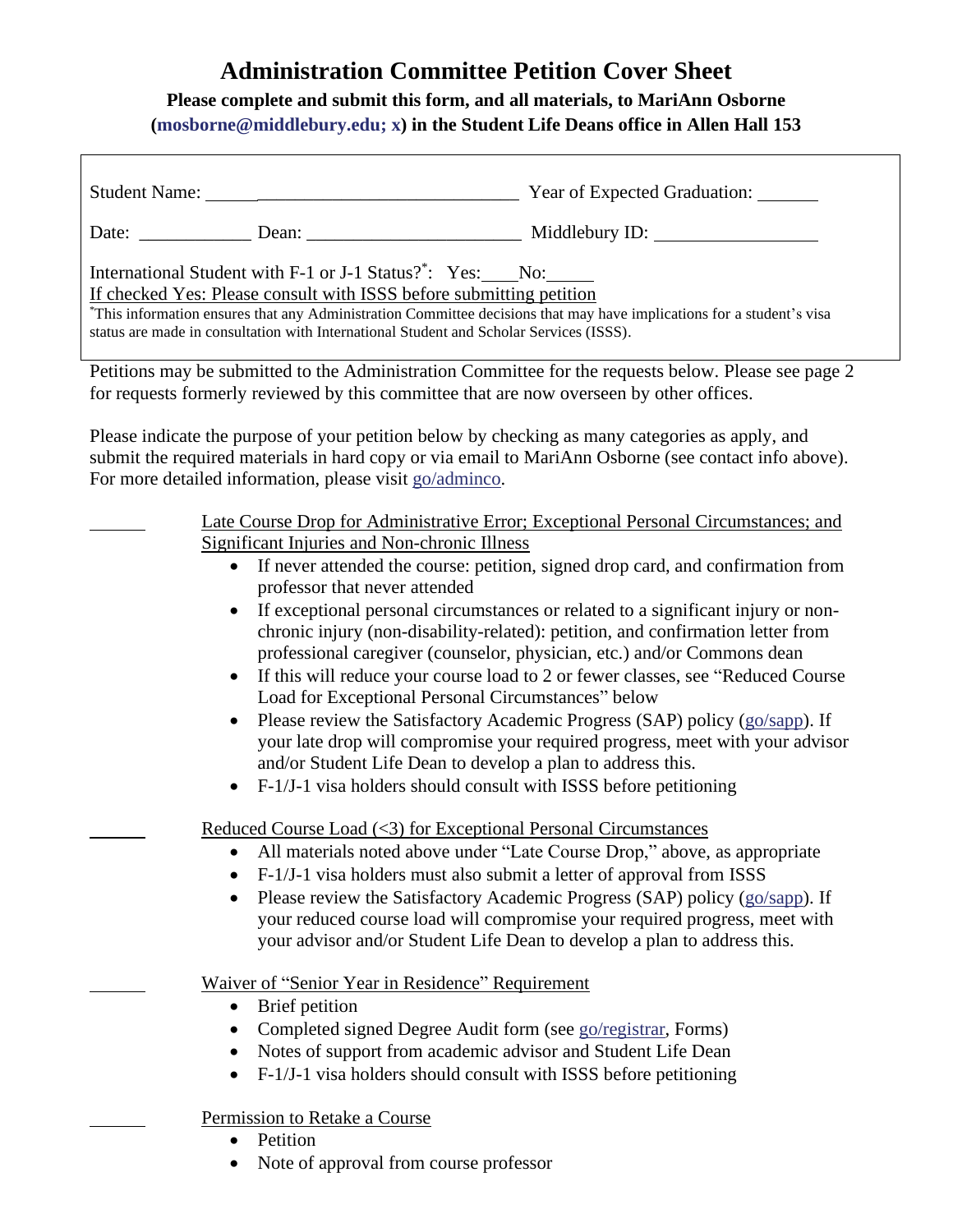| Late Pass/D/Fail <i>Invocation</i> for Exceptional Personal (non-medical/non-disability-   |  |
|--------------------------------------------------------------------------------------------|--|
| related) Circumstances                                                                     |  |
| Petition<br>$\bullet$                                                                      |  |
| P/D/F Request Form approved by Registrar's Office (form available at<br>$\bullet$          |  |
| Registrar's Office)                                                                        |  |
| Confirmation letter from professional caregiver (counselor, etc.) and Student<br>$\bullet$ |  |
| Life Dean as appropriate                                                                   |  |
| Readmission after Academic Failure or Suspension                                           |  |
| See go/adminco for fall/spring readmission petition deadlines                              |  |
| After academic failure: Petition, official transcript from accredited<br>$\bullet$         |  |
| college/university with grades of B- or better in four liberal arts courses                |  |
| After suspension: Petition, other accompanying documents as required by terms              |  |
| of suspension (see outcome letter)                                                         |  |
| Reinstatement                                                                              |  |
| Petition<br>$\bullet$                                                                      |  |
| If the applicant is a senior seeking reinstatement in order to transfer final credits      |  |
| back to Middlebury, the petition should also indicate a request for a waiver of            |  |
| the Senior Year in Residence requirement (see above)                                       |  |
| Official transcript(s) with credits to transfer<br>$\bullet$                               |  |
| 9 <sup>th</sup> Semester Approval                                                          |  |
| Petition indicating why unable to complete degree in 8 semesters                           |  |
| Completed signed Degree Audit form (see go/registrar. Forms), reviewed and<br>$\bullet$    |  |
| signed by Registrar's Office                                                               |  |
| Confirmation letter from professional caregiver (counselor, etc.) and Student<br>$\bullet$ |  |
| Life Dean as appropriate                                                                   |  |
| F-1/J-1 visa holders (in addition to above materials) must email ISSS at<br>$\bullet$      |  |
| (isss@middlebury.edu) to indicate that you're submitting an Administration                 |  |
|                                                                                            |  |

Committee request for 9<sup>th</sup> Semester Approval, along with a copy of the petition. *(Note: It's recommended that you schedule an appointment with an ISSS advisor to discuss the potential implications of the outcome on your visa status/SEVIS record so you're aware.)*

For all other petitions, please consult with Assistant to Student Life Deans, MariAnn Osborne (x3350; [mosborne@middlebury.edu\)](mailto:mosborne@middlebury.edu) or Student Life Dean Matt Longman (x3350; [longman@middlebury.edu\)](mailto:longman@middlebury.edu)

To the Office of the Registrar [\(go/registrar\)](http://www.middlebury.edu/offices/academic/records)

- Course additions after the deadline (signed add card required)
- Applying AP credits after the deadline (official score report required)
- Approval of minors after the deadline (signed minor declaration form required)
- Acceleration of graduation date (signed degree audit and approval from ISSS for F-1/J-1 visa holders required)
- Requests for Special Student status for the final semester (signed special student application form and approval from ISSS for F-1/J-1 visa holders required)